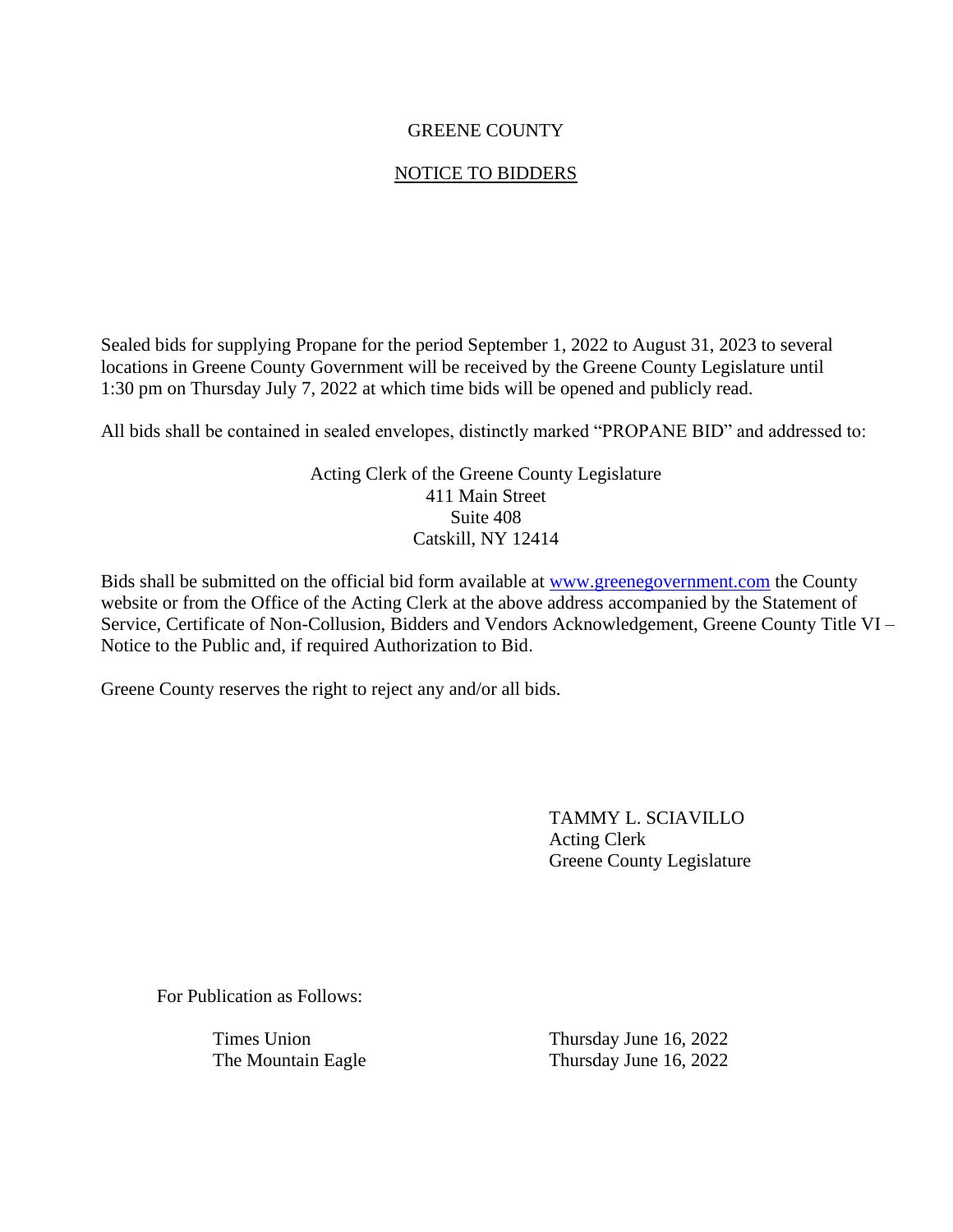#### INVITATION:

Bids are invited for the sale and delivery of propane to various locations in Greene County for a one year period, from September 1, 2022 to August 31, 2023. A list of the sites for propane delivery is included on the Official Bid Form. Sealed bids should be forwarded as indicated in NOTICE TO BIDDERS.

#### CONDITIONS:

- 1. Propane supplied under the terms of the bid award contract shall be of a quality designed to burn properly. It shall be sufficiently free of dirt or sediment to insure freedom from clogging lines, burners and burner nozzles, and shall contain no chemicals liable to corrode metal parts.
- 2. Pursuant to Section 100 of the New York State General Municipal Law and Section 408-a of the New York State County Law, the County is authorizing any political subdivision, fire company or district located in whole or in part within Greene County to participate in contracts entered into by the County for the purchase of propane. These purchases would be made directly by the towns, villages or fire districts, from the winning bidder.
- 3. The successful bidder must have a source of supply directly from a reputable supplier and shall indicate said source on the Official Bid Form.
- 4. The bid price for propane specified shall be the net cost per gallon to the County, including delivery into the County's storage tanks. The submitted bid price shall be firm and not thereafter increased for claimed late payment or other addition.
- 5. All propane shall be delivered by automatic delivery. The County reserves the right to impose a \$150 a day penalty for every day a location runs out of propane. Delivery will be required to be made to all County locations between the hours of 8:00 a.m. and 4:00 p.m., Monday through Friday, unless otherwise specified by the County. The amount of propane delivered must be determined by meter at the time of delivery. Delivery is to be made under the supervision of the County Superintendent of Buildings and Grounds and/or Superintendent of Highways, or their designee(s).
- 6. It is to be understood by the bidder that all quantities may be either increased or decreased at the discretion of the County according to need.
- 7. The successful bidder shall be responsible for all damage caused by over-filling the tanks, leaking lines, loose connections, delivery to the wrong buildings, or any other damage caused by the bidder's equipment.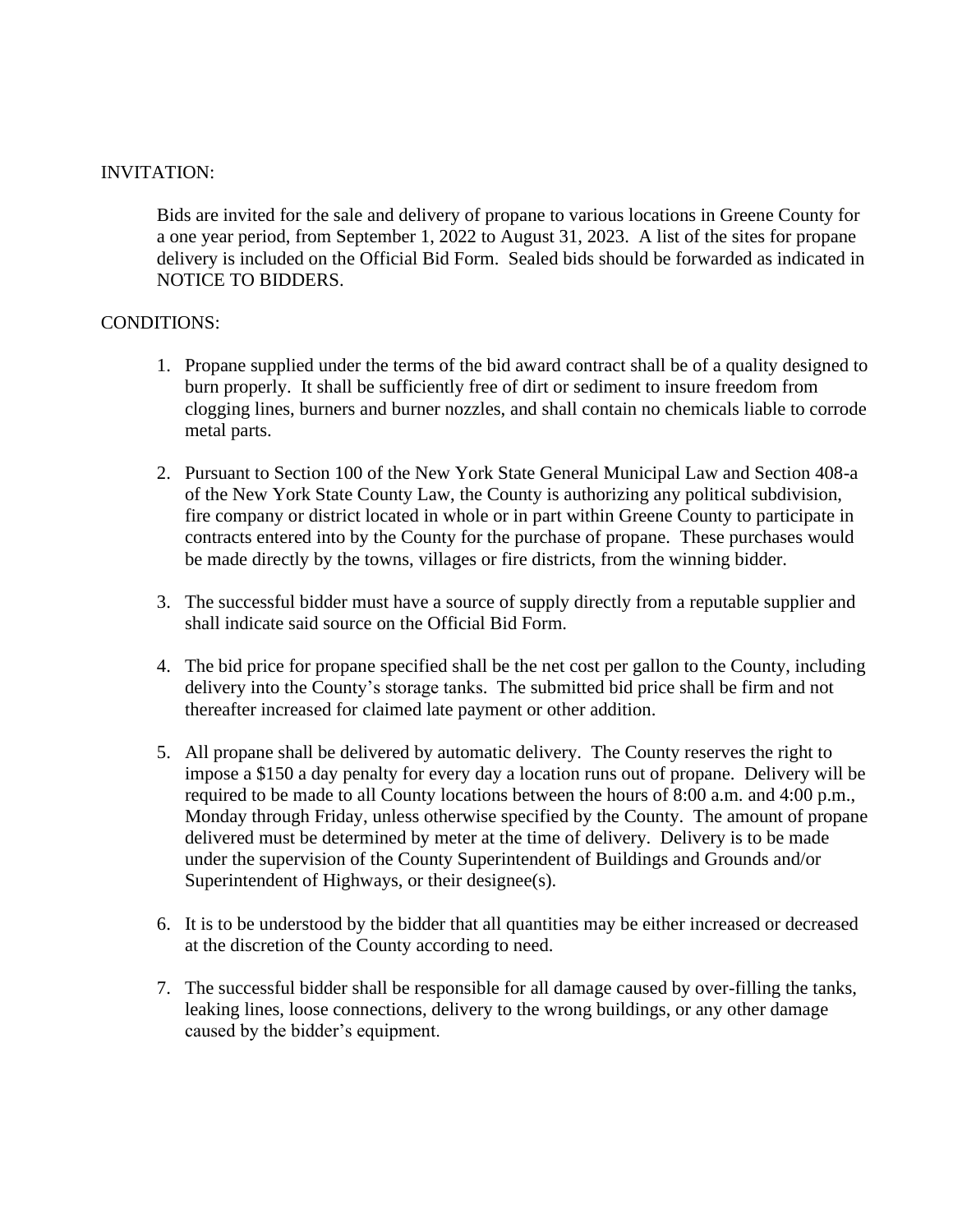- 8. Invoices for payment for propane delivered must be submitted upon the successful bidder's itemized billing form and be supported by delivery slips signed by the County Superintendent of Buildings and Grounds or the County Superintendent of Highways, or their designee(s).
- 9. Bidders are expected to make an on-site inspection of each location where propane is to be delivered in order to acquaint themselves with the area and what is necessary to accomplish access to the tanks and the length of hose required to reach.
- 10. Under the provisions of Section 103-d of the General Municipal Law, all bids submitted to a political subdivision of the State of New York must contain a Non-Collusive Bidding Certification. This Certification must be completed on the proper form contained herein and must accompany the bid when submitted.
- 11. Bidders shall submit a statement indicating the ability to provide adequate routine and emergency service on the propane equipment. The obligation to provide prompt and adequate service to the propane equipment on a time and material charge basis shall fall upon the successful bidder, and the facilities and ability to provide such services are required. Annual cleaning of equipment shall be accomplished at the beginning of the heating season.
- 12. Bidders may bid on any one or more of the specified locations indicated on the attached Official Bid Forms.
- 13. The successful bidder shall provide good and sufficient proof acceptable in form to the County Attorney of insurance in the amount of one million per occurrence / three million aggregate with the County of Greene as a named insured.
- 14. There is no requirement to supply propane tanks, as they are owned by the County of Greene.
- 15. There are two official bid forms attached: one is for bidding a fixed price for the entire contract period; the other is for bidding a variable price. Bidders may submit a fixed price, a variable price, or both.
- 16. The variable bid price for propane specified shall be the net cost per gallon to the County, including delivery into the County's storage tanks and shall be based on the Journal of Commerce Oil Price Daily under the heading of Propane – Selkirk, New York posted on **Thursday June 30, 2022**. The bid price shall be subject to increase or decrease during the contract period corresponding with the changes in the reseller's posted tank car price at Selkirk, New York as published in the Journal of Commerce for the date of delivery. The submitted bid price shall be firm and not thereafter increased for claimed late payment or other addition.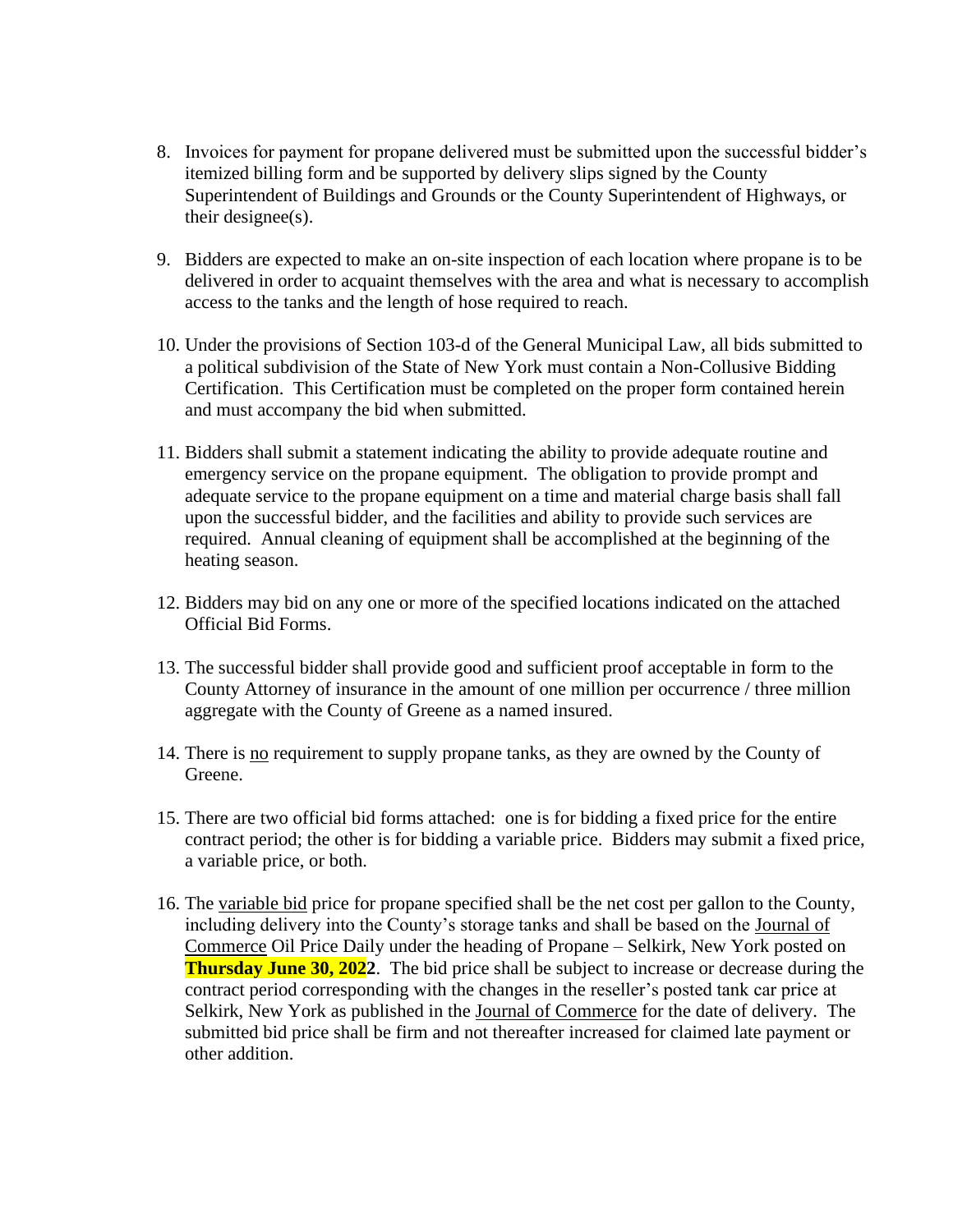## **GREENE COUNTY LOCATIONS FOR DELIVERY OF PROPANE:**

| <b>Building</b>                                             | <b>Tank Size</b>       | <b>Estimated Annual</b><br><b>Usage</b> |
|-------------------------------------------------------------|------------------------|-----------------------------------------|
| 1. Emergency Operations Center<br>25 Volunteer Drive, Cairo | $2 - 1,000$ gal. tanks | 3,400 gallons                           |
| 2. Seven Bay Garage<br>40 Volunteer Drive, Cairo            | $1 - 1,000$ gal. tank  | 3,500 gallons                           |
| 3. Fire Training Center<br>70 Volunteer Drive, Cairo        | $1 - 500$ gal. tank    | 875 gallon                              |
| 4. Rivertown Senior Center<br>2 South Warren Street, Athens | $1 - 1,000$ gal. tank  | 3,700 gallons                           |
| 5. Highway Dept. Shop 1<br>65 Scott Lane, Athens            | $1 - 1,000$ gal. tank  | 5,100 gallons                           |
| 6. Highway Dept. Bldg 2<br>67 Scott Lane, Athens            | $1 - 1,000$ gal. tank  | 4,200 gallons                           |
| 7. Highway Dept, Bldg 3<br>11309 Rt. 23, Ashland            | 1 - 1000 gal. tank     | 3,000 gallons                           |
| 8. Highway Dept. Bldg 4<br>4047 CR 67, Freehold             | 1-1,000 gal. tank      | 4,300 gallons                           |
| 9. Highway Dept. Bldg 5<br>75 Hylan Road, Hunter            | $1 - 1,000$ gal. tank  | 4,300 gallons                           |
| 10. Acra Senior Center<br>Old Route 23B, Acra               | $1 - 500$ gal. tank    | 900 gallons                             |
| 11. Buildings & Grounds<br>90 Allen Street, Catskill        | $1 - 1,000$ gal. tank  | 3,700 gallons                           |

12. Any other political subdivision, fire company or district, pursuant to Section 408-a of the New York State County Law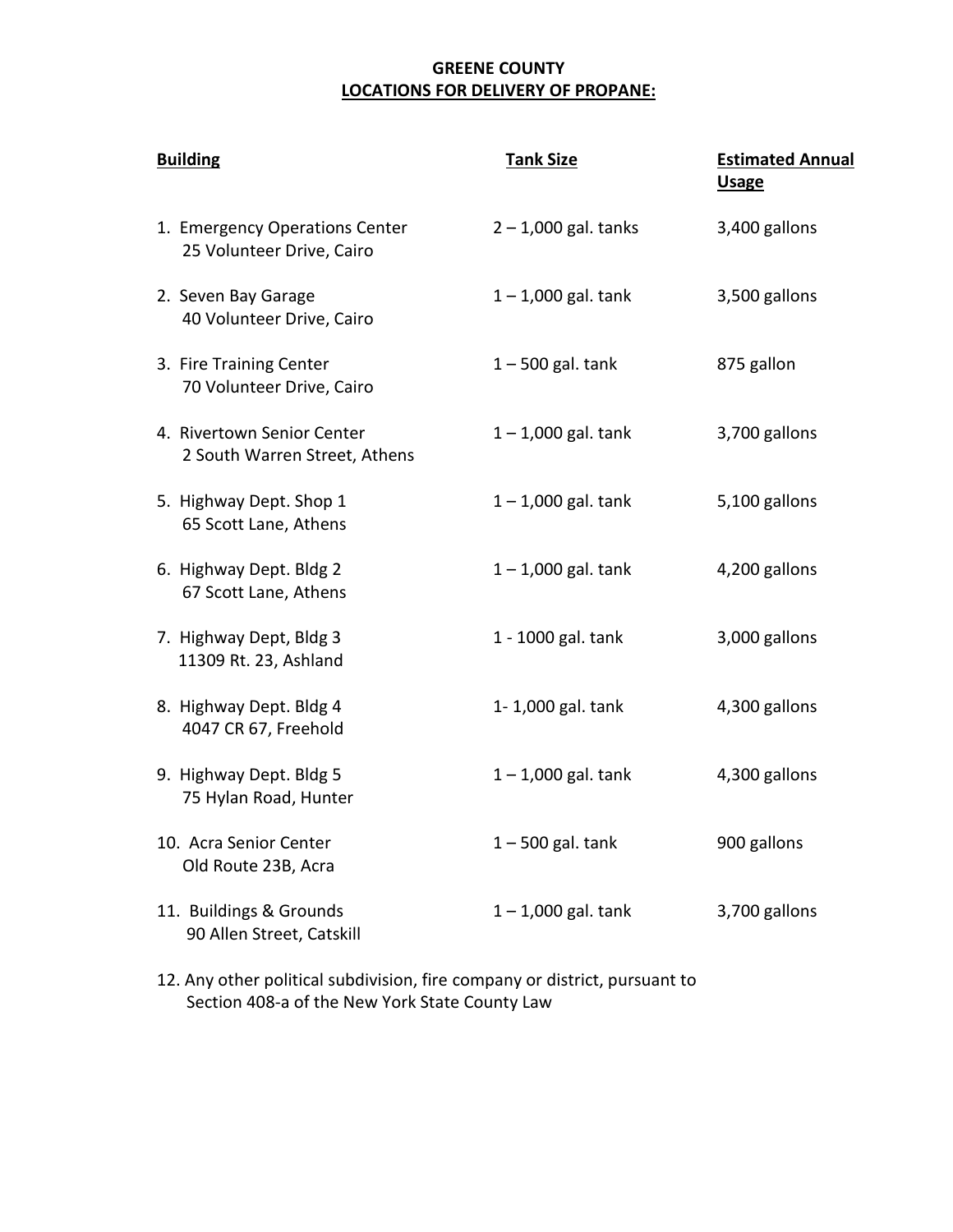## **STATEMENT OF SERVICE**

If successful in bid for supplying Propane for specified Greene County locations, I/we agree to provide routine and emergency service on the equipment at the locations I/we bid on, as follows:

## A. **Availability:**

|    | 1.    | 24 hours/7 day per week Yes<br>N <sub>o</sub>    |
|----|-------|--------------------------------------------------|
|    | 2.    | Other:                                           |
|    |       |                                                  |
| B. |       | hours from time call received.<br>Response Time: |
| C. | Cost: | (Time and Materials):                            |
|    | 1.    | Hourly rate: $\quad \quad \text{\_}$             |
|    | 2.    | Travel time: \$                                  |
|    | 3.    |                                                  |
| r. |       |                                                  |

D. Successful bidder assumes responsibility for scheduling propane deliveries on a routine basis in accordance with approximate anticipated usage.

> \_\_\_\_\_\_\_\_\_\_\_\_\_\_\_\_\_\_\_\_\_\_\_\_\_\_\_\_\_\_\_\_\_\_\_\_\_\_\_\_\_\_ Name of Company/Corporation

By: \_\_\_\_\_\_\_\_\_\_\_\_\_\_\_\_\_\_\_\_\_\_\_\_\_\_\_\_\_\_\_\_\_\_\_\_\_\_\_\_\_

\_\_\_\_\_\_\_\_\_\_\_\_\_\_\_\_\_\_\_\_\_\_\_\_\_\_\_\_\_\_\_\_\_\_\_\_\_\_\_\_\_

Title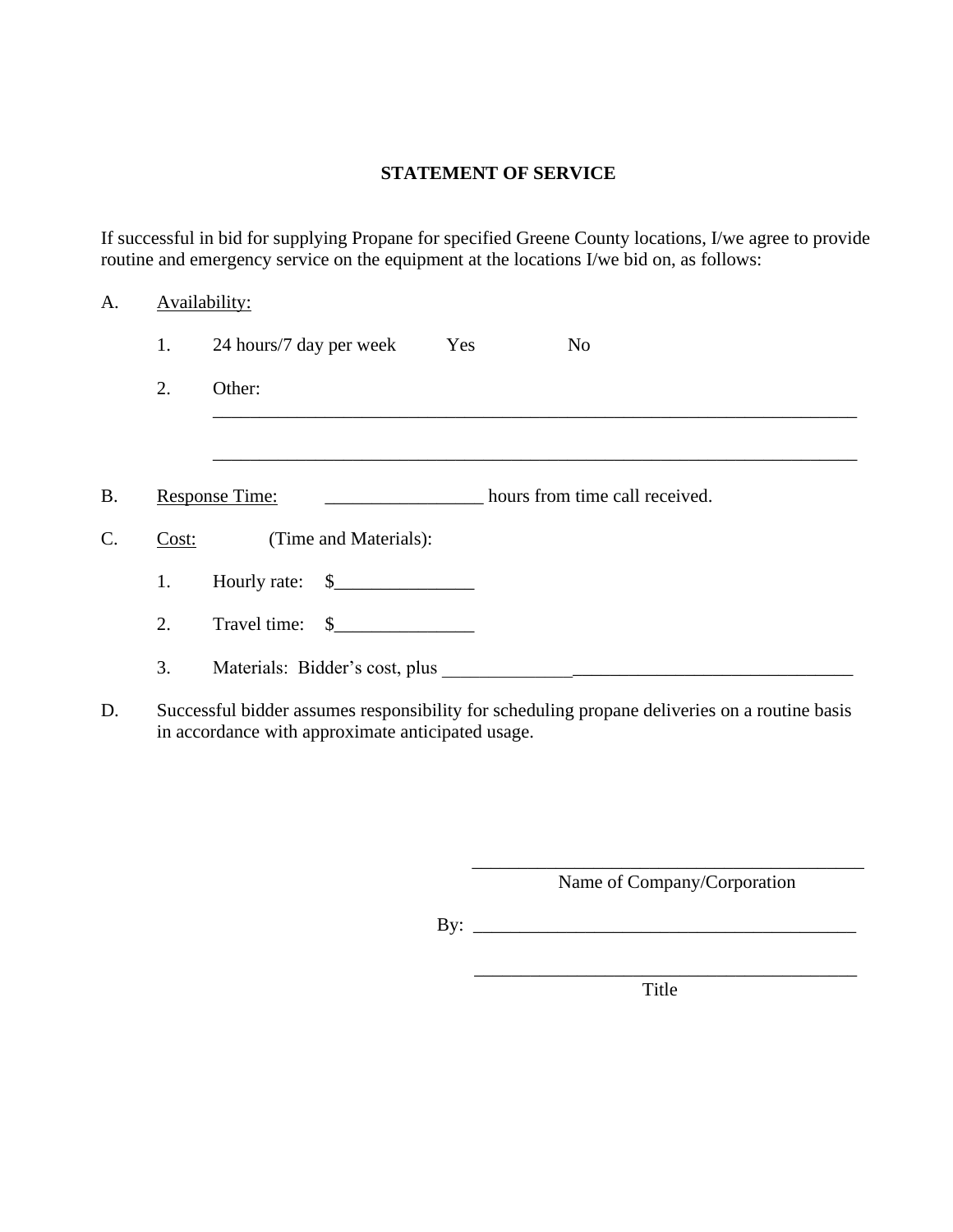#### **CERTIFICATE OF NON-COLLUSION**

| To: County of Greene | Date: the contract of the contract of the contract of the contract of the contract of the contract of the contract of the contract of the contract of the contract of the contract of the contract of the contract of the cont |  |
|----------------------|--------------------------------------------------------------------------------------------------------------------------------------------------------------------------------------------------------------------------------|--|
|                      | $\text{Re: Attached Bid}(s)$                                                                                                                                                                                                   |  |
|                      |                                                                                                                                                                                                                                |  |
|                      |                                                                                                                                                                                                                                |  |

HEREBY CERTIFY, as follows:

- 1. That the attached bid(s) has/have been independently arrived at without collusion with any other bidder or with any competitor or potential competitor.
- 2. That the bid(s) has/have not been knowingly disclosed prior to the opening of bids to any other bidder or competitor.
- 3. That no attempt has been or will be made to induce any other person or firm to submit or not to submit a bid.
- 4. That the statements are accurate, under penalty of perjury.
- 5. That attached hereto (if a corporate bidder) is a certified copy of a resolution authorizing the execution of the certificate by the signator of this bid or proposal on behalf of the corporate bidder.

\_\_\_\_\_\_\_\_\_\_\_\_\_\_\_\_\_\_\_\_\_\_\_\_\_\_\_\_\_\_\_\_\_\_\_\_\_\_ Name of Company or Corporation

By: \_\_\_\_\_\_\_\_\_\_\_\_\_\_\_\_\_\_\_\_\_\_\_\_\_\_\_\_\_\_\_\_\_\_\_\_\_\_

Signature of Officer

\_\_\_\_\_\_\_\_\_\_\_\_\_\_\_\_\_\_\_\_\_\_\_\_\_\_\_\_\_\_\_\_\_\_\_\_\_\_ Title

\_\_\_\_\_\_\_\_\_\_\_\_\_\_\_\_\_\_\_\_\_\_\_\_\_\_\_\_\_\_\_\_\_\_\_\_\_\_

\_\_\_\_\_\_\_\_\_\_\_\_\_\_\_\_\_\_\_\_\_\_\_\_\_\_\_\_\_\_\_\_\_\_\_\_\_\_

Address of Company

This certification is made pursuant to an amendment to the State Finance Law, the General Municipal Law and the Public Authorities Law, relating to non-collusion in public bids and proposals, which became effective September 1, 1965. (Chapter 751 of the Laws of 1965).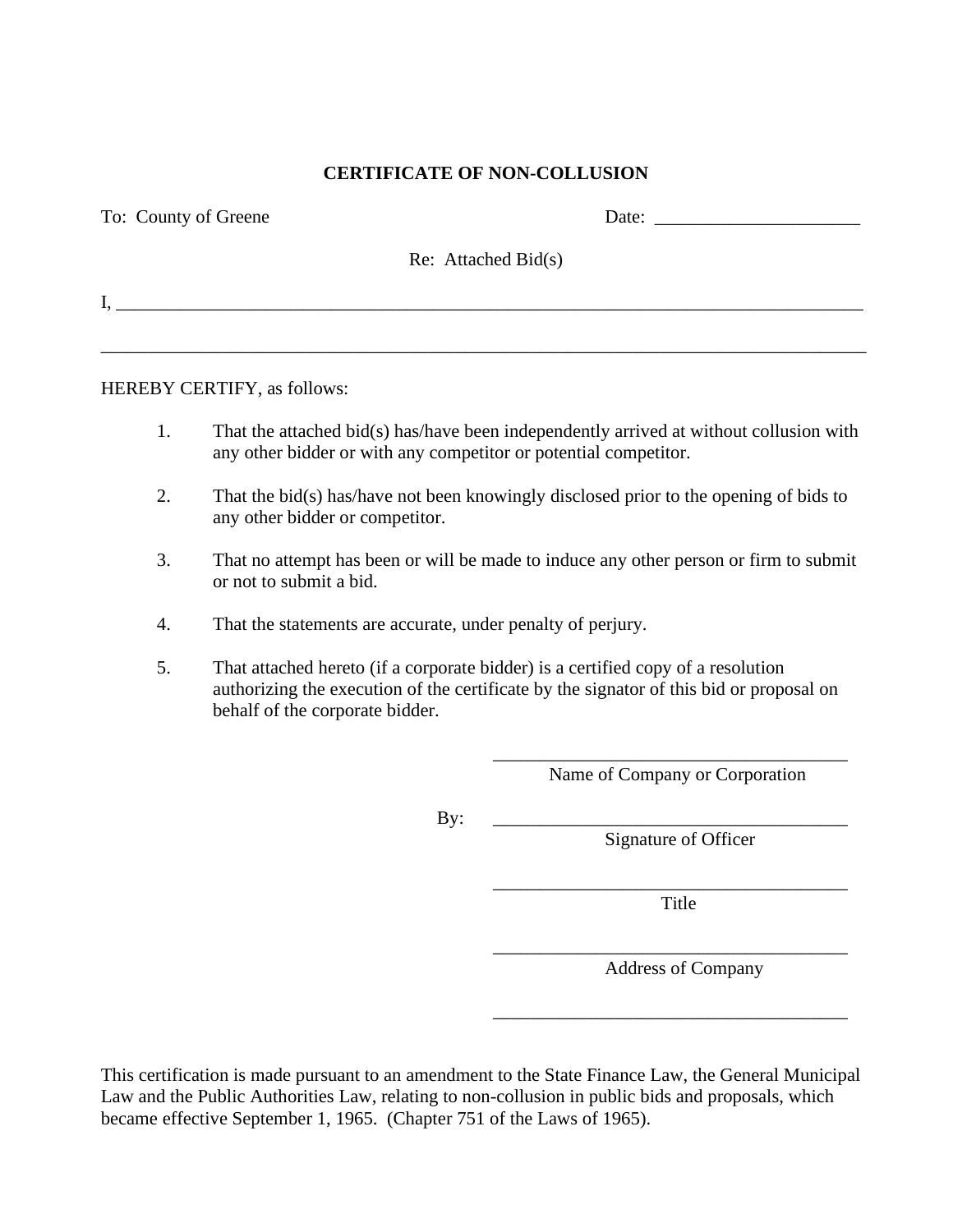#### **BIDDERS AND VENDORS ACKNOWLEDGEMENT**

## **ALL VENDORS AND BIDDERS ACKNOWLEDGE AND AGREE TO BE BOUND BY THE GREENE COUNTY SEXUAL HARASSMENT PREVENTION POLICY (adopted 11/20/18) and THE GREENE COUNTY DISCRIMINATORY HARASSMENT PREVENTION POLICY (adopted 11/20/18)**

By signing below, all bidders and/or vendors hereby acknowledge and agree that he/she/they/it have carefully reviewed Greene County's policy(ies) prohibiting sexual harassment and/or discriminatory harassment, as referenced above, and agree to be subject to and bound by all terms and conditions contained herein.

All bidders and vendors hereby agree to indemnify and hold harmless Greene County, inclusive of reasonable attorney fees, from any and all claims related to any violation(s) of the above referenced policies allegedly arising from the conduct of their/its principals, employees, agents, hires and/or assigns.

All bidders and vendors hereby acknowledge and agree that if he/she/they/it reasonably believe that he/she/they/it are subjected to harassment/discrimination in violation of either of these above referenced policies, he/she/they/it shall be responsible for reporting the harassing and/or discriminatory conduct as outlined in said policies.

I HAVE CAREFULLY REVIEWED THE GREENE COUNTY SEXUAL HARASSMENT PREVENTION POLICY and THE GREENE COUNTY DISCRIMINATORY HARASSMENT PREVENTION POLICY, which I viewed in their entirety, at [www.greenegovernment.com](http://www.greenegovernment.com/) on \_\_\_\_\_\_\_\_\_\_\_\_\_\_\_\_\_, \_\_\_\_\_\_\_\_\_\_\_\_, 2022.

From Greene Government tab, top left to Legal Notices, top right.

 $\mathbf{B} \mathbf{y}$ :

Bidder/Vendor

Company Name:\_\_\_\_\_\_\_\_\_\_\_\_\_\_\_\_\_\_\_\_\_\_\_

## **THIS EXECUTED ACKNOWLEDGEMENT MUST BE ATTACHED TO ANY AND ALL GREENE COUNTY BID and/or PROPOSAL SUBMISSIONS**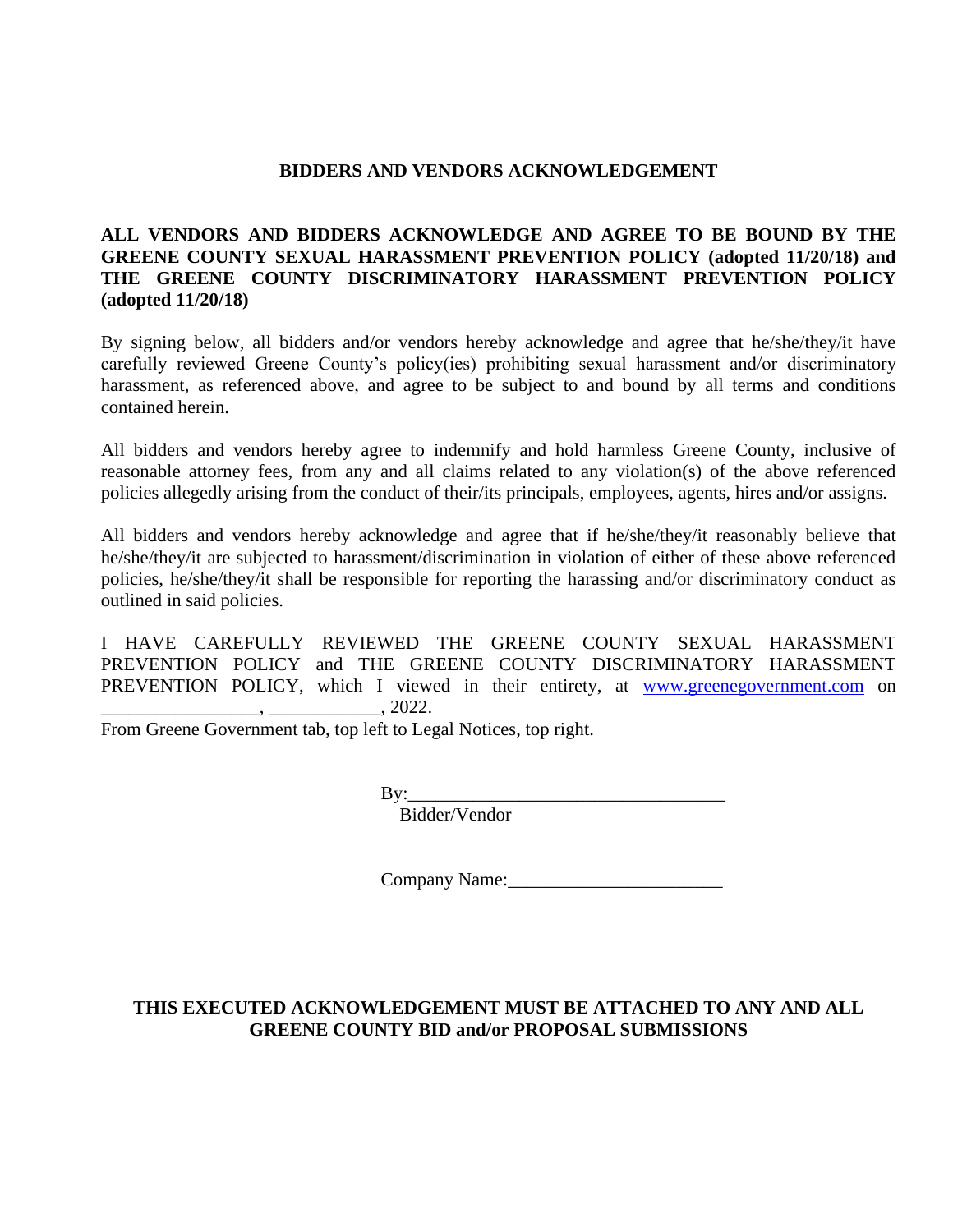## **GREENE COUNTY TITLE VI – NOTICE TO THE PUBLIC**

Greene County hereby gives public notice that it is the County of Greene's policy to assure full compliance with Title VI of the Civil Rights Act of 1964, the Civil Rights Restoration Act of 1987 and related statutes and regulations in all programs and activities. Title VI requires that no person in the United States of America shall, on the grounds of race, color, gender or national origin be excluded from the participation in, be denied the benefits of or be otherwise subjected to discrimination under any program or activity for which Greene County received federal financial assistance.

Any person who believes they have been aggrieved by an unlawful discriminatory practice under Title VI has a right to file a formal complaint with Greene County. Any such complaint must be in writing and filed with the County Title VI Coordinator within one hundred eighty (180) days following the date of the alleged discriminatory occurrence. Title VI Discrimination Complaint Forms may be obtained at no cost to the complainant on our website at [www.greenegovernment.com](http://www.greenegovernment.com/) or by calling (518) 719-3540.

## **I HAVE CAREFULLY REVIEWED THE GREENE COUNTY TITLE VI POLICY**

By:\_\_\_\_\_\_\_\_\_\_\_\_\_\_\_\_\_\_\_\_\_\_\_\_\_\_\_\_\_\_\_\_\_\_

Bidder/Vendor

Company Name:

Dated: \_\_\_\_\_\_\_\_\_\_\_\_\_\_\_, \_\_\_\_\_\_\_\_\_\_\_\_\_\_\_\_\_\_ 2022

## **THIS EXECUTED ACKNOWLEDGEMENT MUST BE ATTACHED TO ANY AND ALL GREENE COUNTY BID and/or PROPOSAL SUBMISSIONS**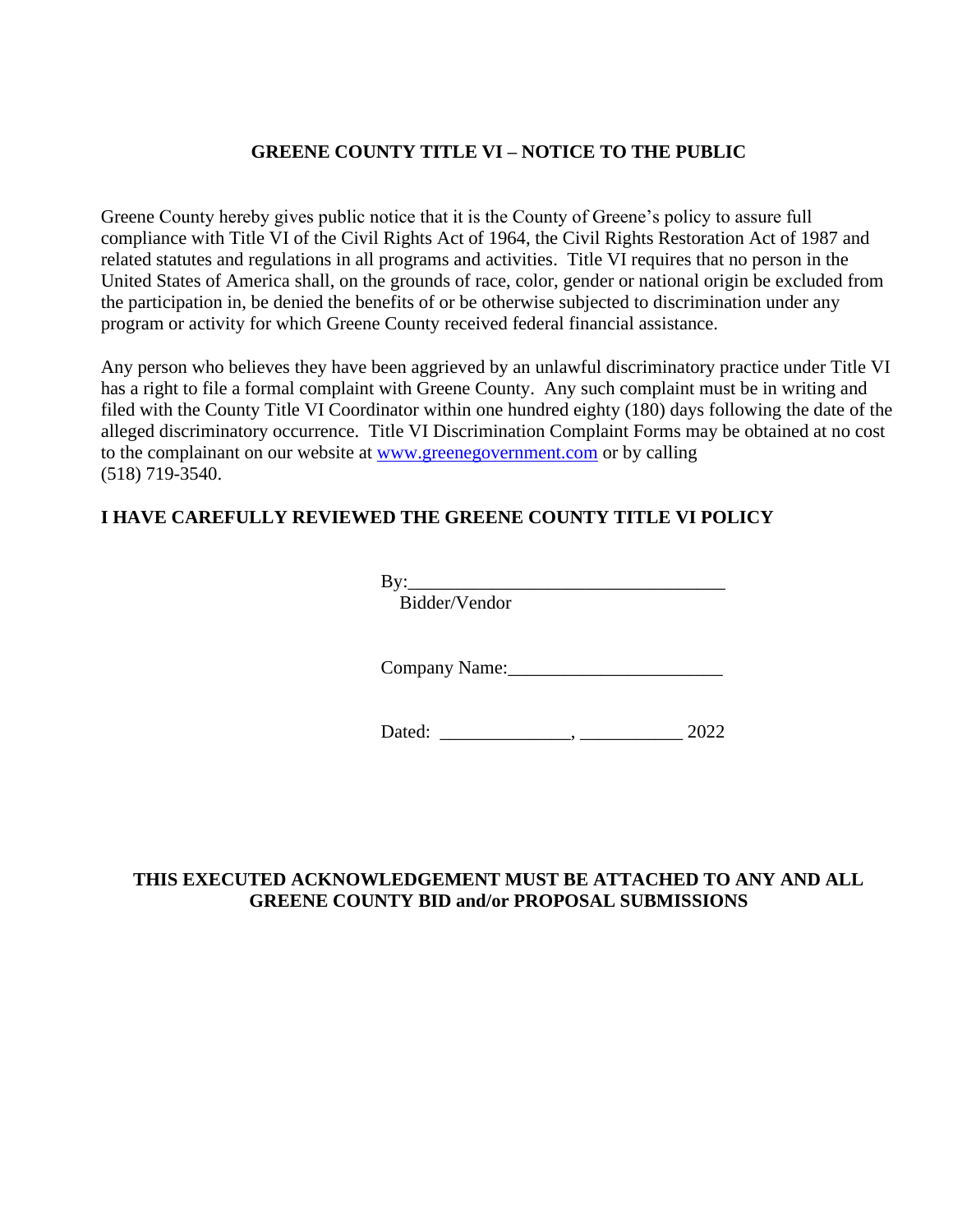## **AUTHORIZATION TO BID**

| Name of Individual                                                                                         |  |  |  |  |  |
|------------------------------------------------------------------------------------------------------------|--|--|--|--|--|
| Name of Corporation                                                                                        |  |  |  |  |  |
| for the supply of propane and to include in such bid or proposal the Certificate of Non-Collusion required |  |  |  |  |  |
| by Section 103-d of the General Municipal Law as the act and deed of such corporation, and for any         |  |  |  |  |  |
| inaccuracies or misstatements in such certificate this corporate bidder shall be liable under the          |  |  |  |  |  |
| penalties of perjury.                                                                                      |  |  |  |  |  |
|                                                                                                            |  |  |  |  |  |
| ********                                                                                                   |  |  |  |  |  |
| Name of Corporation                                                                                        |  |  |  |  |  |
|                                                                                                            |  |  |  |  |  |

**Secretary** 

\_\_\_\_\_\_\_\_\_\_\_\_\_\_\_\_\_\_\_\_\_\_\_\_\_\_\_\_\_\_\_\_\_\_\_\_\_

(CORPORATE SEAL)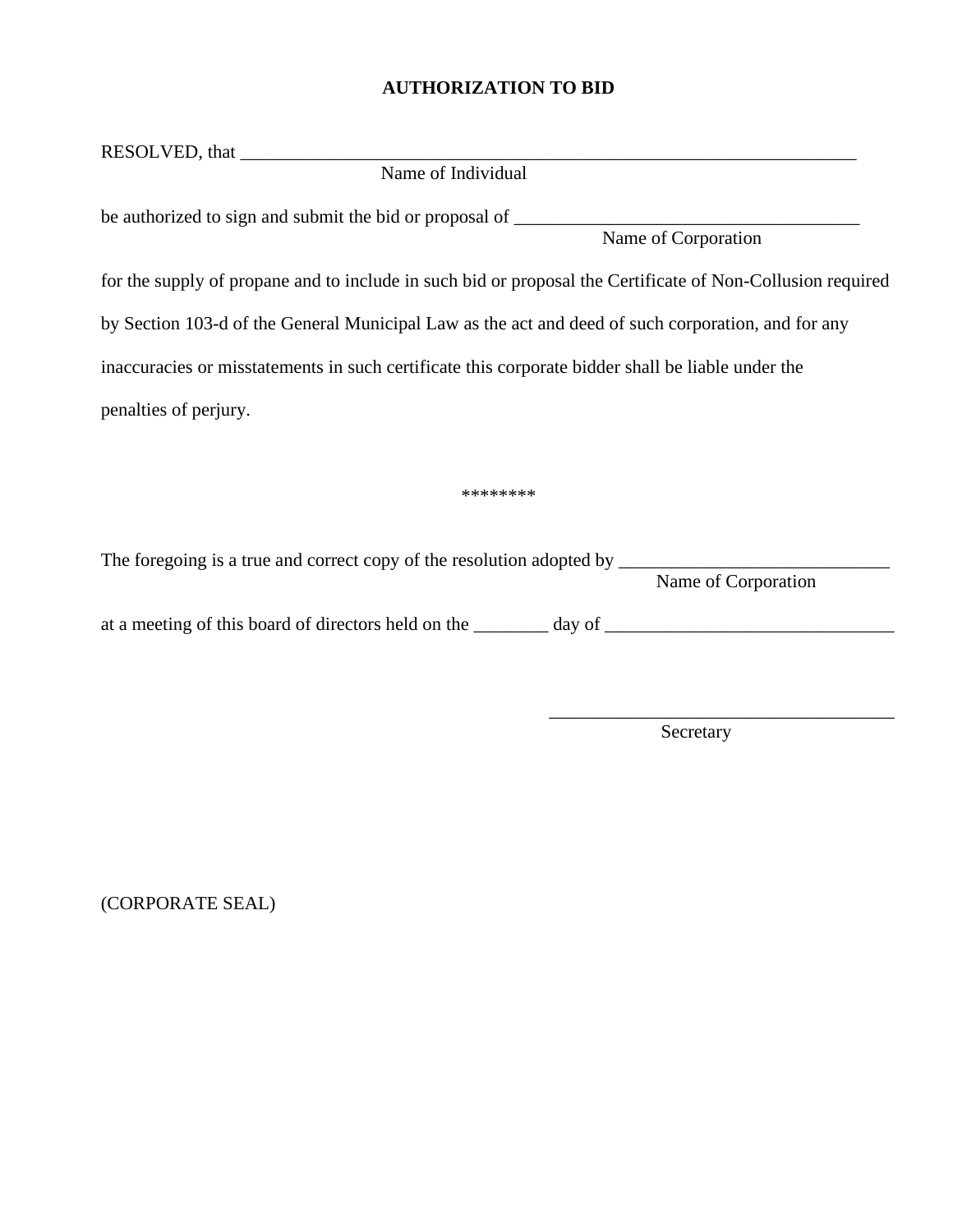# **BID FORM – FOR FIXED PRICE DELIVERY OF PROPANE FOR THE ENTIRE CONTRACT PERIOD:**

#### **LOCATIONS FOR DELIVERY OF PROPANE GAS:**

| Location                                                                                                             | <b>Estimated Usage</b> | <b>Delivery</b><br><b>Charge</b> | <b>Cost per Gallon</b> |
|----------------------------------------------------------------------------------------------------------------------|------------------------|----------------------------------|------------------------|
| 1. Emergency Operations Center<br>25 Volunteer Drive, Cairo                                                          | 3,400 gallons          |                                  |                        |
| 2. Seven Bay Garage<br>40 Volunteer Drive, Cairo                                                                     | 3,500 gallons          |                                  |                        |
| 3. Fire Training Center<br>70 Volunteer Drive, Cairo                                                                 | 875 gallons            |                                  |                        |
| 4. Rivertown Senior Center<br>2 South Warren Street, Athens                                                          | 3,700 gallons          |                                  |                        |
| 5. Greene County Highway Dept.<br>Shop 1, 65 Scott Lane, Athens                                                      | 5,100 gallons          |                                  |                        |
| 6. Greene County Highway Dept.<br>Bldg 2, 67 Scott Lane, Athens                                                      | 4,200 gallons          |                                  |                        |
| 7. Greene County Highway Dept.<br>Bldg 3, 11309 Rt. 23 Ashland                                                       | 3,000 gallons          |                                  |                        |
| 8. Greene County Highway Dept.<br>Bldg 4, 4047 CR 67, Freehold                                                       | 4,300 gallons          |                                  |                        |
| 9. Greene County Highway Dept.<br>Bldg 5, 75 Highland Road, Hunter                                                   | 4,300 gallons          |                                  |                        |
| 10. Acra Senior Center<br>Old Route 23B, Acra                                                                        | 900 gallons            |                                  |                        |
| 11. Greene County Buildings & Grounds<br>90 Allen Street, Catskill                                                   | 3,700 gallons          |                                  |                        |
| 12. Any other political subdivision,<br>fire company or district, pursuant to<br>Section 408-a of the NYS County Law |                        |                                  |                        |

Source / Supplier:

\_\_\_\_\_\_\_\_\_\_\_\_\_\_\_\_\_\_\_\_\_\_\_\_\_\_\_\_\_\_\_\_\_\_\_\_\_\_ \_\_\_\_\_\_\_\_\_\_\_\_\_\_\_\_\_\_\_\_\_\_\_\_\_\_\_\_\_\_\_\_\_\_\_\_\_\_\_\_\_\_